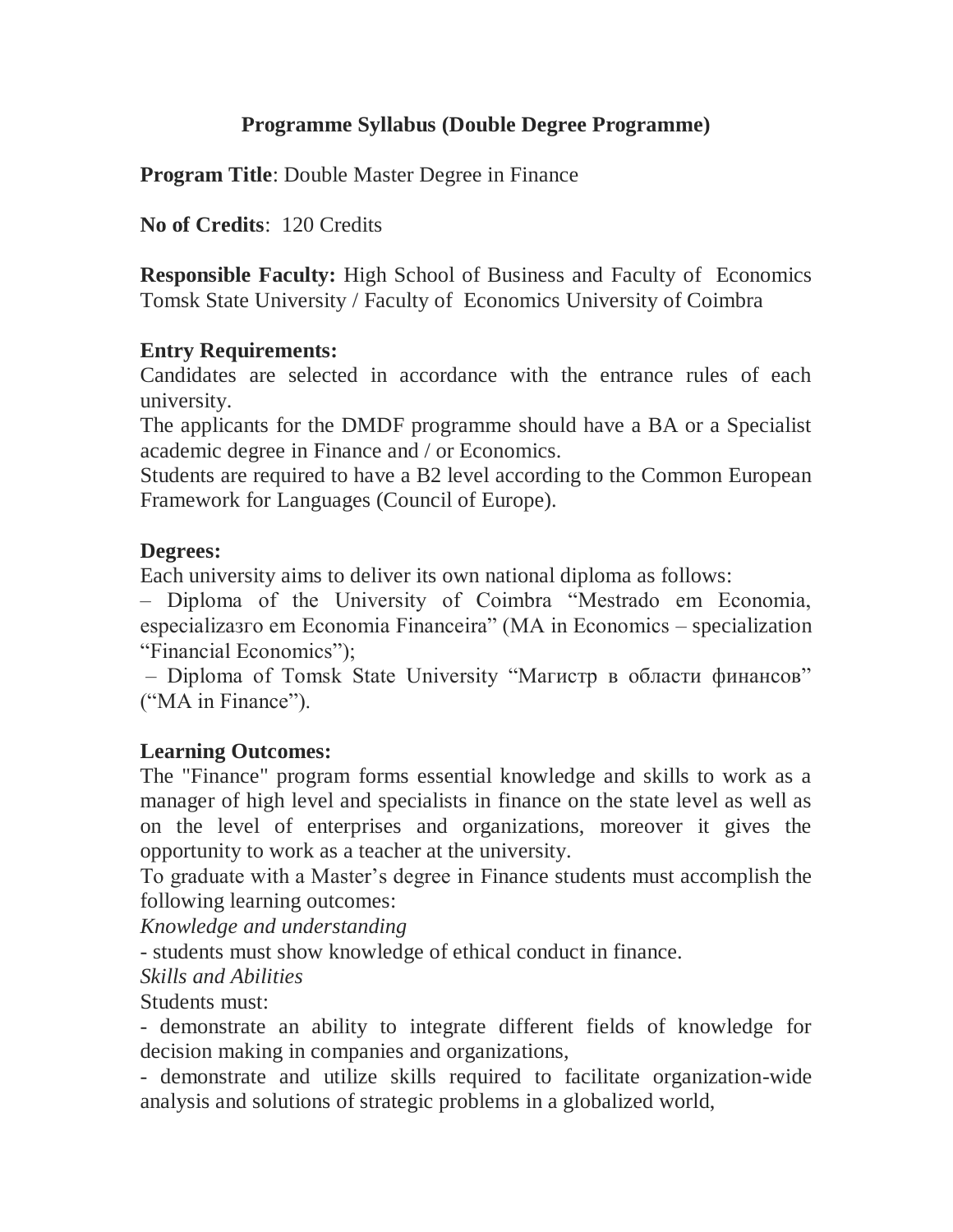- demonstrate an ability to take on responsibilities where advanced analysis and problem solving is required,

- demonstrate an ability to work in teams.

*Ability to Evaluate and Approach*

- students must demonstrate an ability to take ethical or sustainable perspectives into consideration when analyzing and solving finance problems.

# **Examination format:**

Written exams, oral seminars, field trips and writing PM's examination are forms that can be used within the program.

## **Grades.**

**For the participants of the double degree program the following scale of academic grade conversion applies:**

|                   | $\frac{1}{2}$                  |                       |
|-------------------|--------------------------------|-----------------------|
| University of     | Assessment criteria            | Conversion            |
| Coimbra           |                                | into the traditional  |
| (20-grade system) |                                | Russian scale         |
|                   |                                | (including the grade  |
|                   |                                | in the state diploma) |
| 20 grades         | Superior level of knowledge    |                       |
| Excellent         | exceeding the volume of the    |                       |
|                   | compulsory material and        |                       |
|                   | including a creative approach  | Excellent             |
|                   | to the discipline              | (отлично - 5)         |
| 19 grades         | Excellent level of knowledge   |                       |
| Excellent         | within the boundaries of the   |                       |
|                   | compulsory material allowing   |                       |
| 18 grades         | for insignificant shortcomings |                       |
| Excellent         |                                |                       |
| 17 grades         | Very good level of knowledge   |                       |
|                   | with a few discernible         |                       |
| Very Good         |                                |                       |
| 16 grades         | mistakes                       |                       |
| Very Good         |                                | Good                  |
| 15 grades         | Generally good level of        | (Хорошо – 4)          |
| Good              | knowledge with discernible     |                       |
| 14 grades         | mistakes                       |                       |
| Good              |                                |                       |
|                   |                                |                       |
| 13 grades         | Less than average level of     |                       |
| Satisfactory      | knowledge with significant     |                       |

## **Scale of academic grade conversion (TSU)**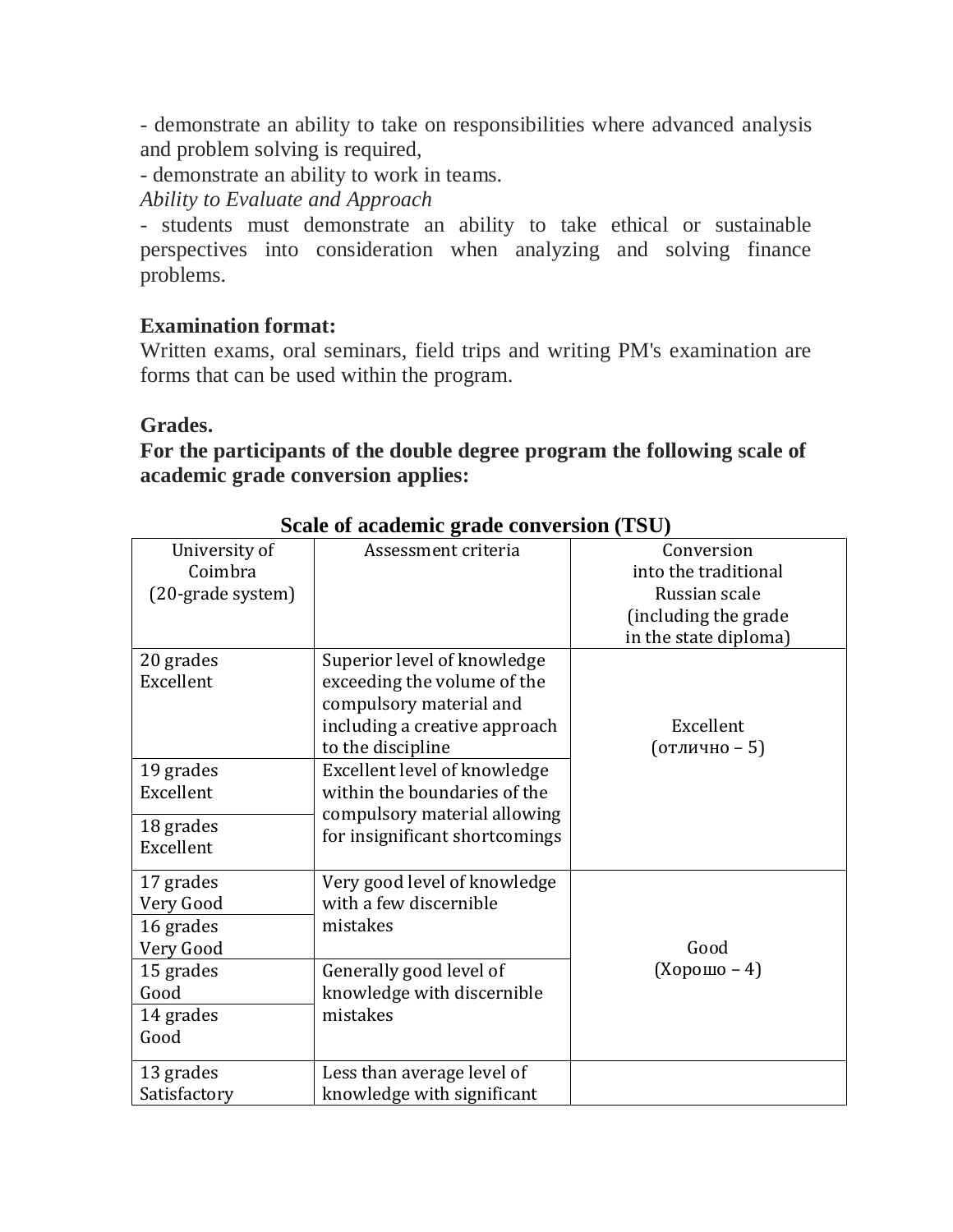| 12 grades    | mistakes                      |                          |
|--------------|-------------------------------|--------------------------|
| Satisfactory |                               | Satisfactory             |
| 11 grades    | The least acceptable level of | (Удовлетворительно - 3)  |
| Just Pass    | knowledge                     |                          |
| 10 grades    |                               |                          |
| Just Pass    |                               |                          |
| $1-9$ grades | Unsatisfactory level of       | Unsatisfactory           |
| Failed       | knowledge                     | (Неудовлетворительно -2) |
|              |                               |                          |

| Scale of academic grade conversion (UC) |  |              |  |  |
|-----------------------------------------|--|--------------|--|--|
| TCI                                     |  |              |  |  |
| Excellent                               |  | Excellent    |  |  |
| Good                                    |  | Good         |  |  |
| Satisfactory                            |  | Satisfactory |  |  |
| Failed                                  |  | Failed       |  |  |

# **Transfer of Credits**

## Recognition of courses

Students have to acquire at least 60 ECTS at the host institution. At most 60 ECTS acquired at the host institution can be recognized for the degree program at the home institution.

# **Study periods**

The program is for two years and consists of four semesters, each approximately 20 weeks. The program starts only in fall semester and as full-time studies. The first two semesters of study must be completed at the home institution.

## **Parallel and serial courses.**

Courses are given each semester in parallel.

# **Teaching and learning forms**

With the exception of some elective courses all teaching throughout the program is given in English.

# **Programme Overview**

The programme overview shows which courses are mandatory and which are optional/elective. Choices of elective / optional courses are made in consultation with the program coordinator. The courses are taken in the order indicated below. The order of the courses may be subjected to change. For information about how the individual courses are structured see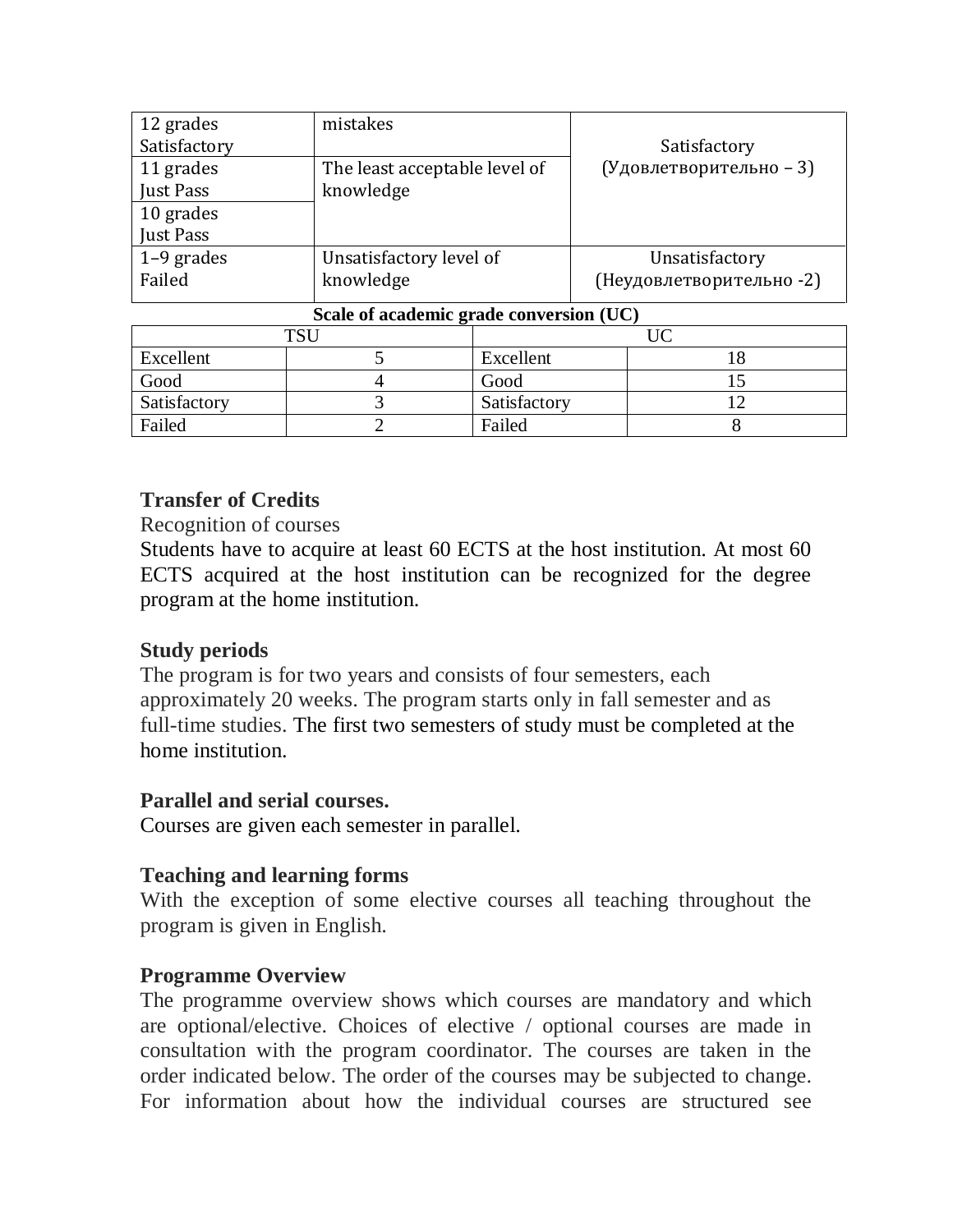respective course syllabus.

# **Overview double masters' degree:**

## **TSU curricula (Master's in Finance)**

*Study programme:* Finance *Degree:* Master's in Finance *Length of study:* 2 years *Number of credits:* 120

### *COURSES:*

### **1. YEAR in Tomsk**

| <b>TITLE</b>                                            | <b>CREDITS/</b> | CREDITS(C)/      |  |  |
|---------------------------------------------------------|-----------------|------------------|--|--|
|                                                         | <b>ECTS</b>     | <b>EXAMS</b> (E) |  |  |
| 1. Semester (WS)                                        |                 |                  |  |  |
| Methodology of scientific research                      | 3               | $\mathcal{C}$    |  |  |
| <b>Actual Problems of Finance</b>                       | 3               | E                |  |  |
| State and municipal finance                             | $\overline{2}$  | $\overline{C}$   |  |  |
| Tax system and tax policy                               | 3               | E                |  |  |
| Corporate finances                                      | $\overline{3}$  | E                |  |  |
| Fiscal policy and the budget process                    | 3               | E                |  |  |
| <b>Research Seminar</b>                                 | 6               | $\overline{C}$   |  |  |
| Practice, part 1                                        | 4               |                  |  |  |
| <b>TOTAL</b>                                            | 27              |                  |  |  |
| 2. Semester (SS)                                        |                 |                  |  |  |
| Financial markets and financial and credit institutions | 3               | E                |  |  |
| Financial and monetary methods of economic regulation   | 3               | E                |  |  |
| Strategies and modern control model in the money and    | 3               | E                |  |  |
| credit relations                                        |                 |                  |  |  |
| Financial Analysis (advanced level)                     | 3               | E                |  |  |
| Mathematical provision of financial solutions           | 3               | $\overline{C}$   |  |  |
| <b>Financial Accounting</b>                             | 3               | $\overline{C}$   |  |  |
| Auditing                                                | 3               | $\overline{C}$   |  |  |
| <b>Research Seminar</b>                                 | $\overline{2}$  |                  |  |  |
| Practice, part 2                                        | 4               | Ċ                |  |  |
| <b>TOTAL</b>                                            | 27              |                  |  |  |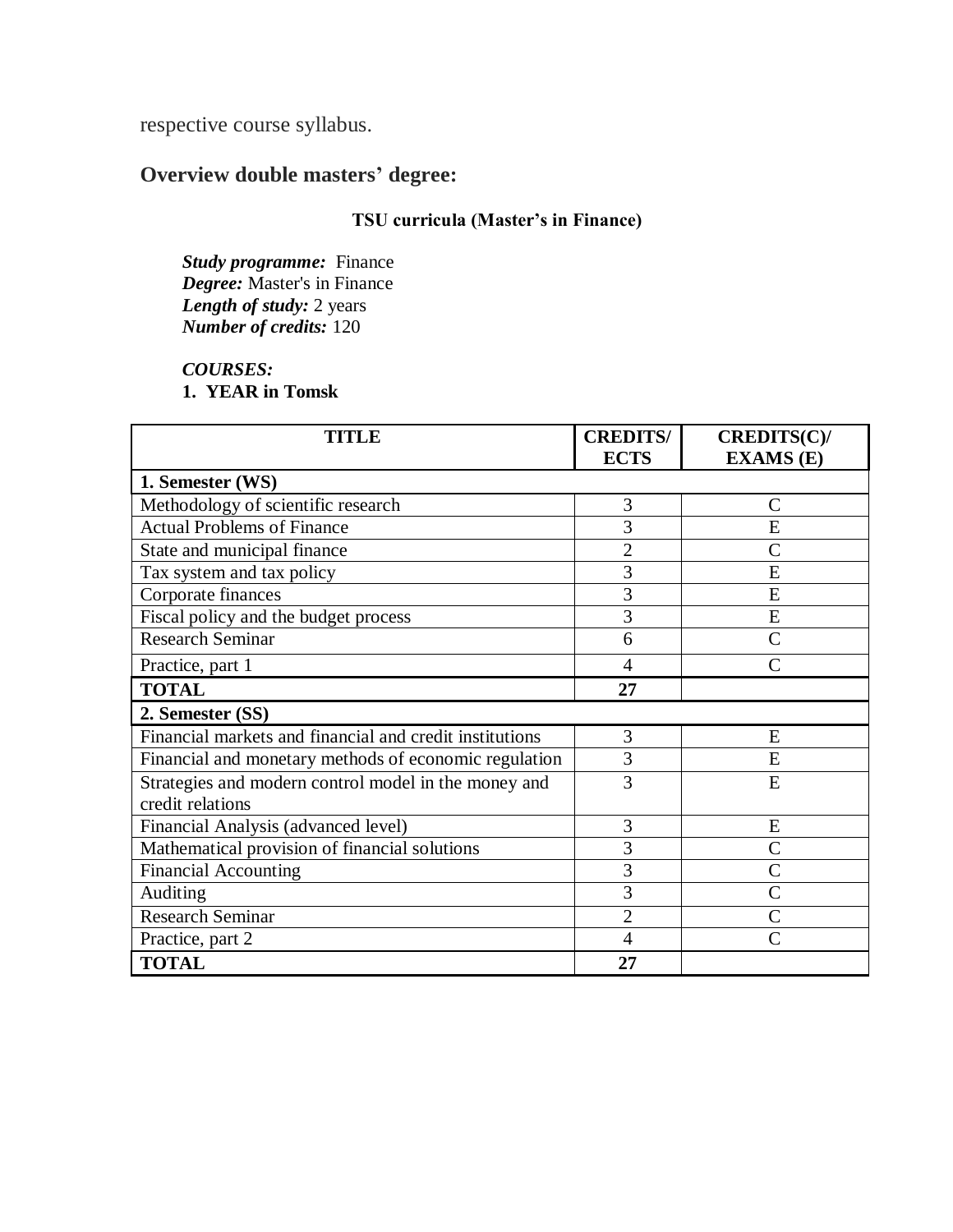## **2. YEAR in Coimbra**

| TITLE                                             | <b>CREDITS/</b><br><b>ECTS</b> | CREDITS(C)/<br><b>EXAMS</b> (E) |
|---------------------------------------------------|--------------------------------|---------------------------------|
| 3. Semester (WS)                                  |                                |                                 |
| <b>Intermediate Econometrics</b>                  | 6                              | E                               |
| <b>Intermediate Macroeconomics</b>                | 6                              | E                               |
| <b>Intermediate Microeconomics</b>                | 6                              | E                               |
| Economics of Financial Institutions and Financial | 6                              | E                               |
| <b>Systems</b>                                    |                                |                                 |
| <b>Financial Economics and Risk Economics</b>     | 6                              | E                               |
| <b>TOTAL</b>                                      | 30                             |                                 |
| 4. Semester (SS)                                  |                                |                                 |
| Research Seminar                                  | 4                              | ⌒                               |
| Project Work or Training                          | 32                             | Е                               |
| <b>TOTAL</b>                                      | 36                             |                                 |

### **OPTIONAL SUBJECTS**

## **The ratio of subjects in the curriculum**

| TITLE                                                 | <b>CREDITS/</b><br><b>ECTS</b> | CREDITS(C)/<br><b>EXAMS</b> (E) |
|-------------------------------------------------------|--------------------------------|---------------------------------|
| 1. year $-1$ . Semester (WS)                          |                                |                                 |
| UC: Tax System                                        | 6                              | E                               |
| TSU: Tax system and tax policy/                       | 3                              | E                               |
| Fiscal policy and the budget process                  | 3                              | E                               |
| 1. year $-2$ . Semester (SS)                          |                                |                                 |
| UC: Monetary and Financial Policy                     | 6                              | E                               |
| TSU: Financial markets and financial and credit       | 3                              | E                               |
| institutions/                                         |                                |                                 |
| Financial and monetary methods of economic regulation | 3                              | E                               |
| UC: Auditing                                          | 6                              | E                               |
| TSU: Auditing/                                        | 3                              | E                               |
| <b>Financial Accounting</b>                           | 3                              | E                               |
| UC: Analysis of Financial Series                      | 6                              | E                               |
| TSU: Financial Analysis (advanced level)/             | 3                              | E                               |
| Mathematical provision of financial solutions         | 3                              | E                               |
| <b>TOTAL</b>                                          | 24                             |                                 |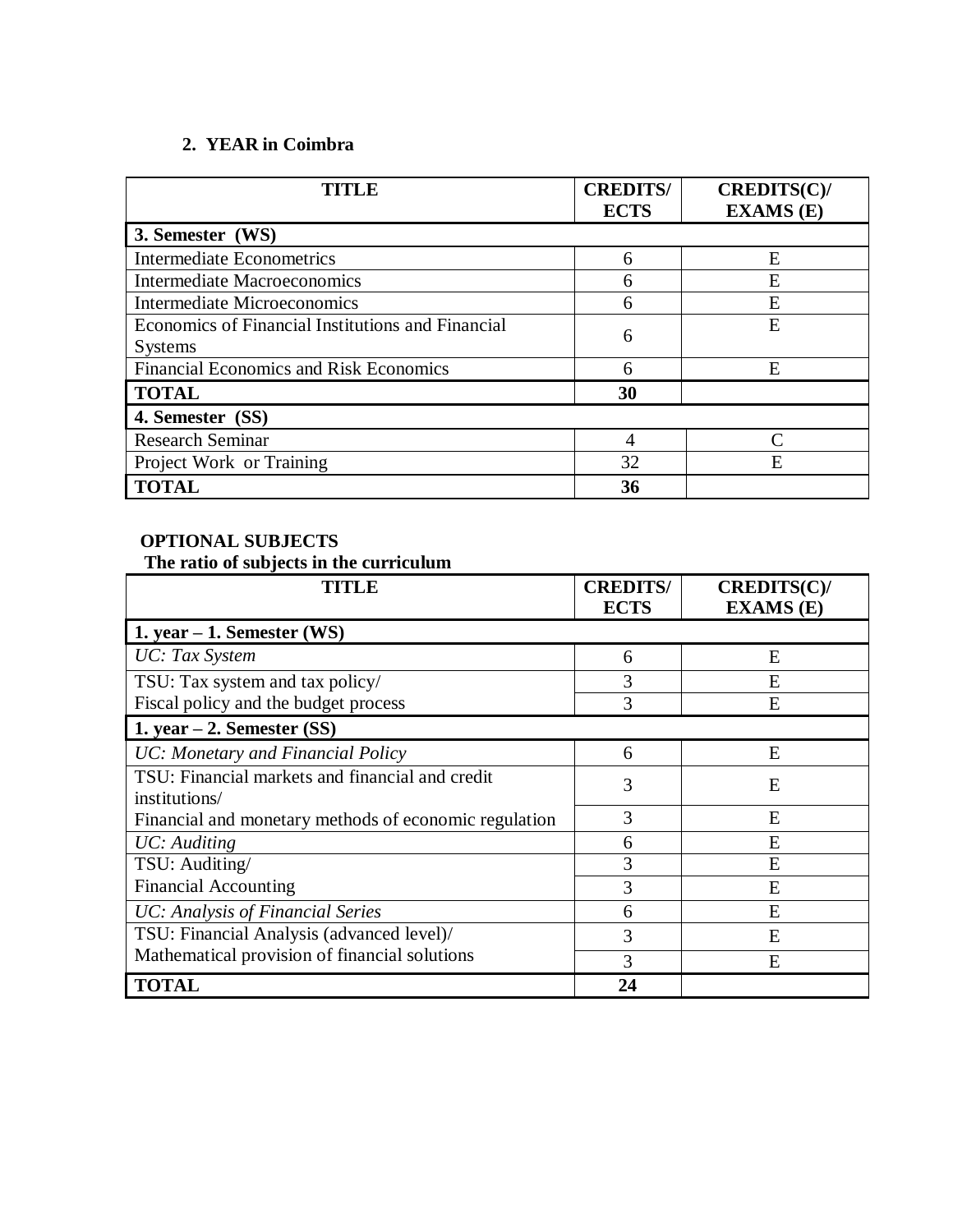**UC curricula (Master in Economics – specialization Financial Economics)** *Study programme:* Financial Economics *Degree:* Master in Economics *Length of study:* 2 years *Number of credits:* 120

### *COURSES:*

### **1. YEAR in Coimbra**

| <b>TITLE</b>                                      | <b>CREDITS/</b><br><b>ECTS</b> | CREDITS(C)/<br><b>EXAMS</b> (E) |  |
|---------------------------------------------------|--------------------------------|---------------------------------|--|
| 1. Semester (WS)                                  |                                |                                 |  |
| <b>Intermediate Econometrics</b>                  | 6                              | Ε                               |  |
| <b>Intermediate Macroeconomics</b>                | 6                              | E                               |  |
| <b>Intermediate Microeconomics</b>                | 6                              | E,                              |  |
| Economics of Financial Institutions and Financial | 6                              | E                               |  |
| <b>Systems</b>                                    |                                |                                 |  |
| <b>Financial Economics and Risk Economics</b>     | 6                              | E                               |  |
| <b>TOTAL</b>                                      | 30                             |                                 |  |
| 2. Semester (SS)                                  |                                |                                 |  |
| Tax System                                        | 6                              | E                               |  |
| Monetary and Financial Policy                     | 6                              | E                               |  |
| Auditing                                          | 6                              | E                               |  |
| <b>Analysis of Financial Series</b>               | 6                              | E                               |  |
| <b>TOTAL</b>                                      | 24                             |                                 |  |

### **2. YEAR in Tomsk**

| <b>TITLE</b>                                         | <b>CREDIT/</b><br><b>ECTS</b> | CREDITS(C)/<br><b>EXAMS</b> (E) |  |
|------------------------------------------------------|-------------------------------|---------------------------------|--|
| 3. Semester (WS)                                     |                               |                                 |  |
| Methodology of scientific research                   | 3                             |                                 |  |
| <b>Actual Problems of Finance</b>                    | 3                             | E                               |  |
| State and municipal finance                          | $\overline{2}$                |                                 |  |
| Corporate finances                                   | 3                             | E                               |  |
| Strategies and modern control model in the money and | 3                             | Е                               |  |
| credit relations                                     |                               |                                 |  |
| <b>Research Seminar</b>                              | 8                             |                                 |  |
| Practice Part 1,2                                    | 8                             |                                 |  |
| <b>TOTAL</b>                                         | 30                            |                                 |  |
| 4. Semester (SS)                                     |                               |                                 |  |
| <b>Research Seminar</b>                              | 12                            |                                 |  |
| Project Work or Training                             | 12                            |                                 |  |
| Final certification                                  | 12                            |                                 |  |